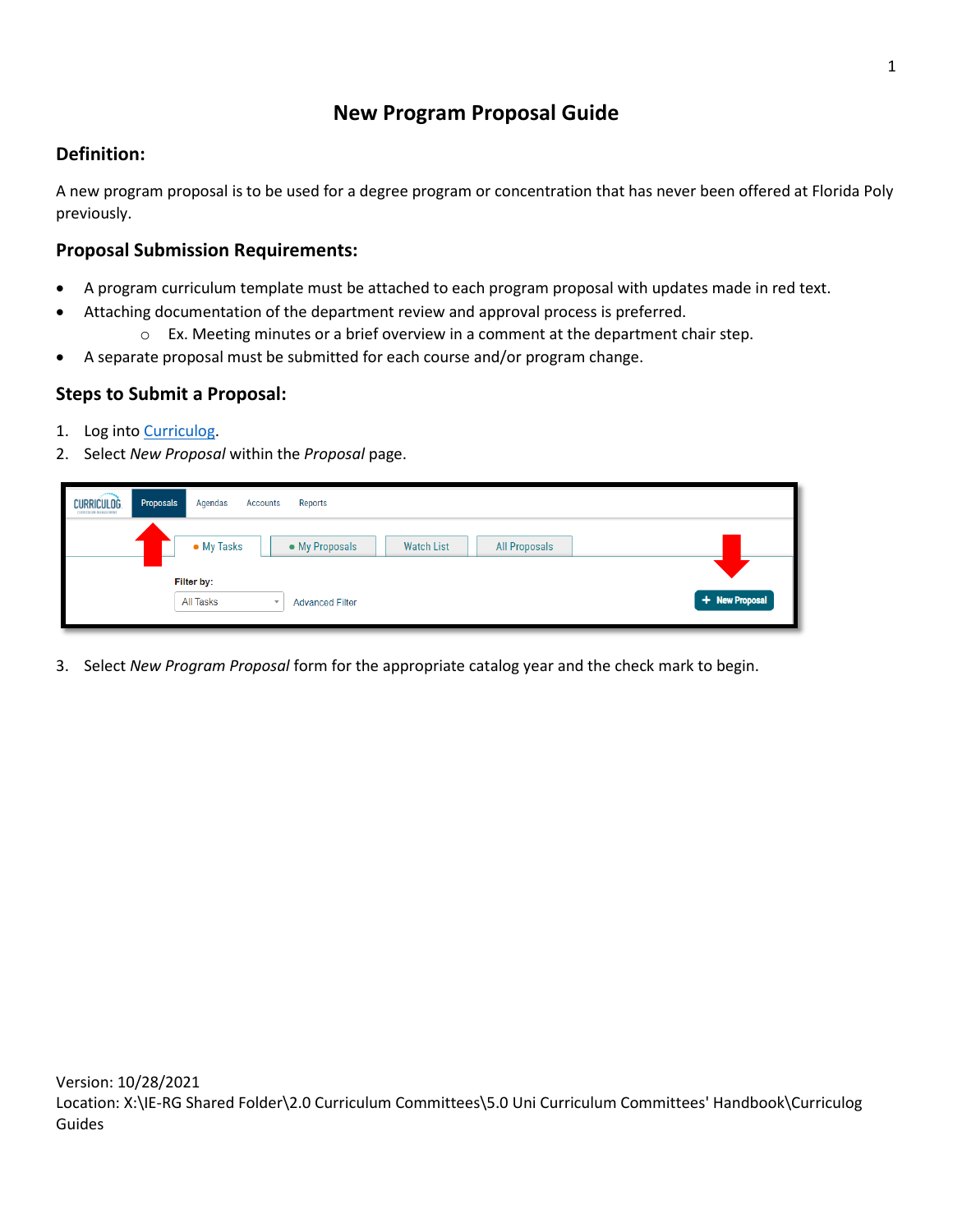| <b>All Processes</b>                                         | Courses                                                                      | Programs | <b>Others</b> |     |  |
|--------------------------------------------------------------|------------------------------------------------------------------------------|----------|---------------|-----|--|
| Sort by:<br>Process Title $\rightarrow$                      |                                                                              |          |               |     |  |
| 1. Revision Course Proposal 2022-23<br>5 mandatory 24 total  | 000000000000000000000000                                                     |          |               | rZ. |  |
| 2. Revision Program Proposal 2022-23<br>4 mandatory 16 total | 000000000000000                                                              |          |               |     |  |
| 3. New Course Proposal 2022-23<br>4 mandatory 23 total       | 00000000000000000000000                                                      |          |               | M   |  |
| 4. New Program Proposal 2022-23<br>3 mandatory 15 total      | 000000000000000                                                              |          |               | M   |  |
| 4 mandatory 23 total                                         | 5. Deletion/Deactivation Course Proposal 2022-23<br>000000000000000000000000 |          |               | rZ. |  |
| 3 mandatory 15 total                                         | 6. Deletion/Deactivation Program Proposal 2022-23<br>00000000000000          |          |               | rZ  |  |

4. Fill in all blank required fields marked with an asterisk.

*If the proposal impacts another separate proposal that should be noted in this space.* 

- *5. Prospective Curriculum* is expressed in two formats. (1) *View Curriculum Courses* represents all specific courses that meet program requirements and (2) *View Curriculum Schema* represents the plan of study (semester by semester) four-year course plan.
	- i. Adjustments to course requirements should occur first in 1 followed by 2.
	- ii. Format should not be changed.
	- iii. Changes can be previewed by selecting *Preview Curriculum*.

| <b>Prospective Curriculum*</b> |                        | <b>Preview Curriculum</b> |
|--------------------------------|------------------------|---------------------------|
| <b>View Curriculum Courses</b> | View Curriculum Schema |                           |

a. To add an already established course select *Import Course*, select the appropriate catalog, search for and select the course(s), and select *Add Courses to Proposal*.



| <b>Import Data Into Your Proposal</b>                           |  |  |
|-----------------------------------------------------------------|--|--|
| Select an external system from which you would like<br>courses. |  |  |
| Acalog: 2022-2023 Undergraduate Catalog                         |  |  |
| Acalog: 2022-23 Graduate Catalog                                |  |  |
|                                                                 |  |  |

Version: 10/28/2021

Location: X:\IE-RG Shared Folder\2.0 Curriculum Committees\5.0 Uni Curriculum Committees' Handbook\Curriculog Guides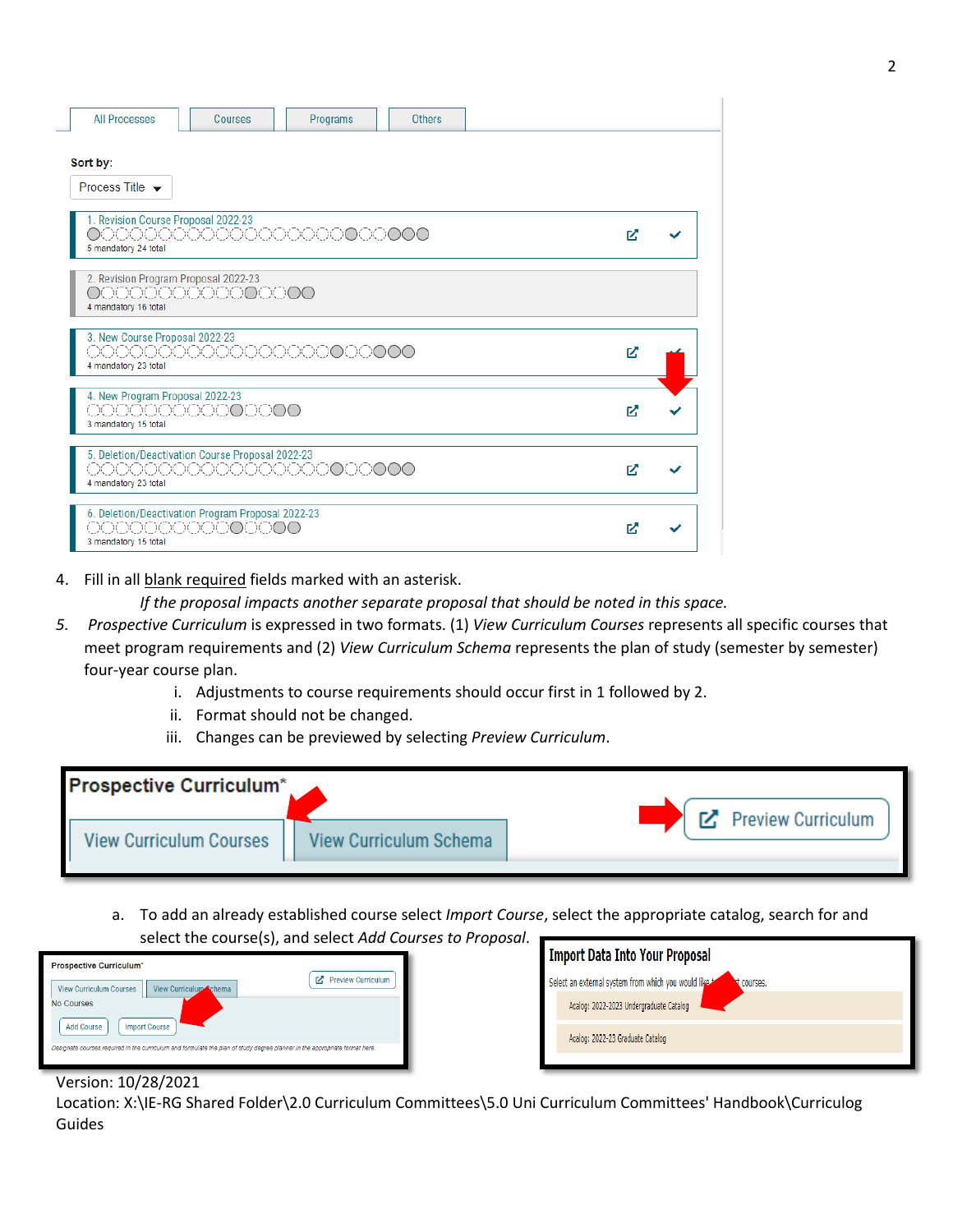| <b>Filter Courses</b>                        |                                                                                              |  |  |  |  |
|----------------------------------------------|----------------------------------------------------------------------------------------------|--|--|--|--|
| <b>Search all courses</b>                    |                                                                                              |  |  |  |  |
| Or add filter                                | Filter by field<br>◡                                                                         |  |  |  |  |
|                                              |                                                                                              |  |  |  |  |
| <b>Start Date:</b>                           | <b>End Date:</b><br><b>Sort Results By:</b>                                                  |  |  |  |  |
|                                              | Prefix $\times$<br>$Code \timesName X$                                                       |  |  |  |  |
|                                              | Exclude previously imported items                                                            |  |  |  |  |
|                                              |                                                                                              |  |  |  |  |
|                                              | Search Available Curriculum<br><b>Select Another External System</b><br><b>Cancel Import</b> |  |  |  |  |
|                                              |                                                                                              |  |  |  |  |
|                                              | earch Results (1 to 20 of 559)                                                               |  |  |  |  |
|                                              | ACG 2020 Accounting for Managers                                                             |  |  |  |  |
| ACG 2021 Principles of Financial Accounting  |                                                                                              |  |  |  |  |
| ACG 2071 Principles of Managerial Accounting |                                                                                              |  |  |  |  |
| AIT 2XXX Quantitative Methods 1              |                                                                                              |  |  |  |  |
|                                              | AMH 2010 American History to 1877                                                            |  |  |  |  |

| <b>Selected Courses</b> |                                       |                                       |                      |  |
|-------------------------|---------------------------------------|---------------------------------------|----------------------|--|
|                         | ACG 2020 Accounting for Managers      |                                       |                      |  |
|                         | COP 3530 Data Structures & Algorithms |                                       |                      |  |
|                         |                                       |                                       |                      |  |
|                         | <b>Add Courses to Proposal</b>        | <b>Select Another External System</b> | <b>Cancel Import</b> |  |

b. To add a new course, one that is currently not offered at FPU, select *Add Course* at the bottom of the course list. Supply the requested course details and select *Add Course*.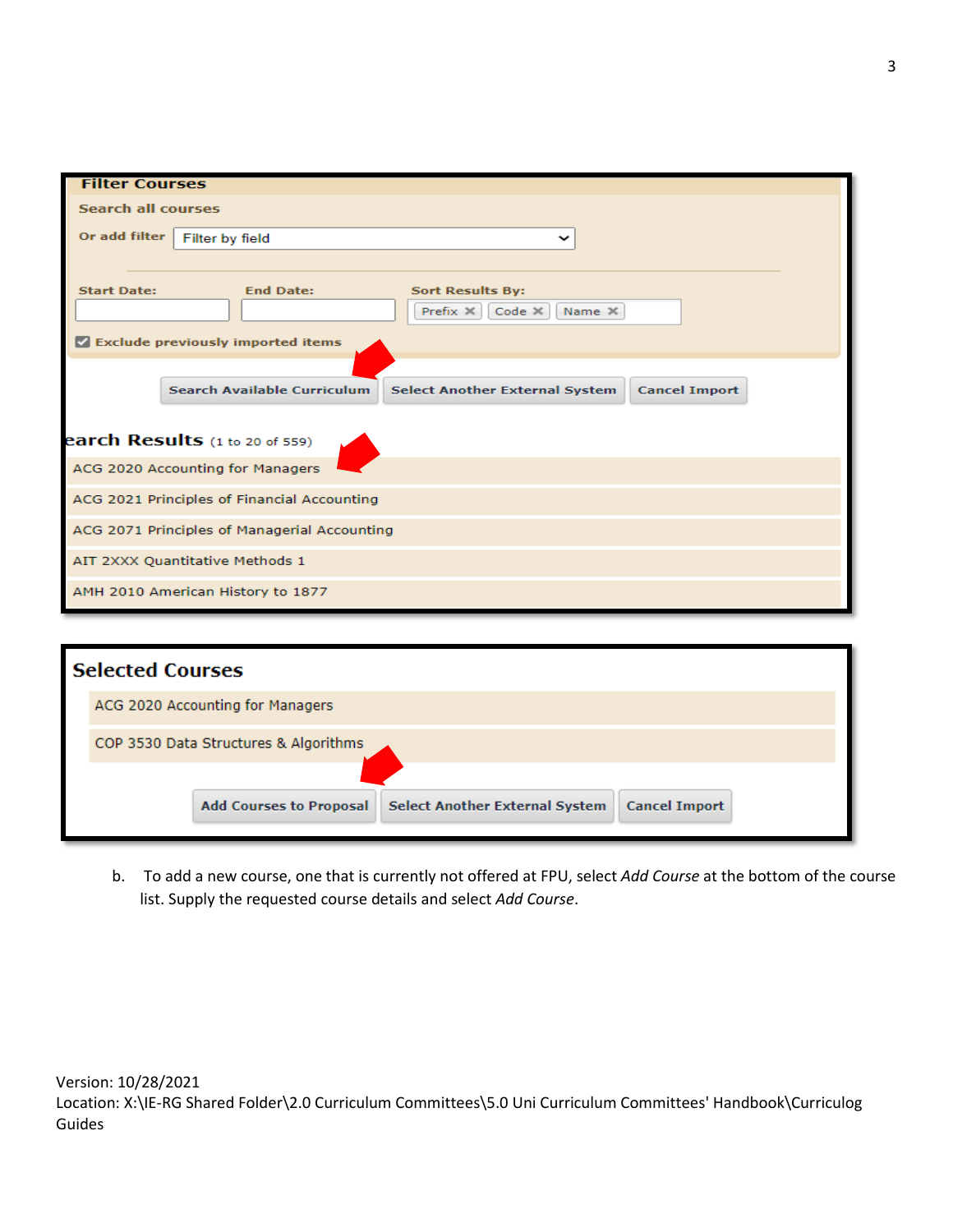## **Prospective Curriculum\***



Designate courses required in the curriculum and formulate the plan of study degree planner in the appropriate format here.



c. Once all of the courses have been added, adjust the schema to reflect the order in which the courses should be taken. The schema should be broken down by terms (four-year plan) as shown below: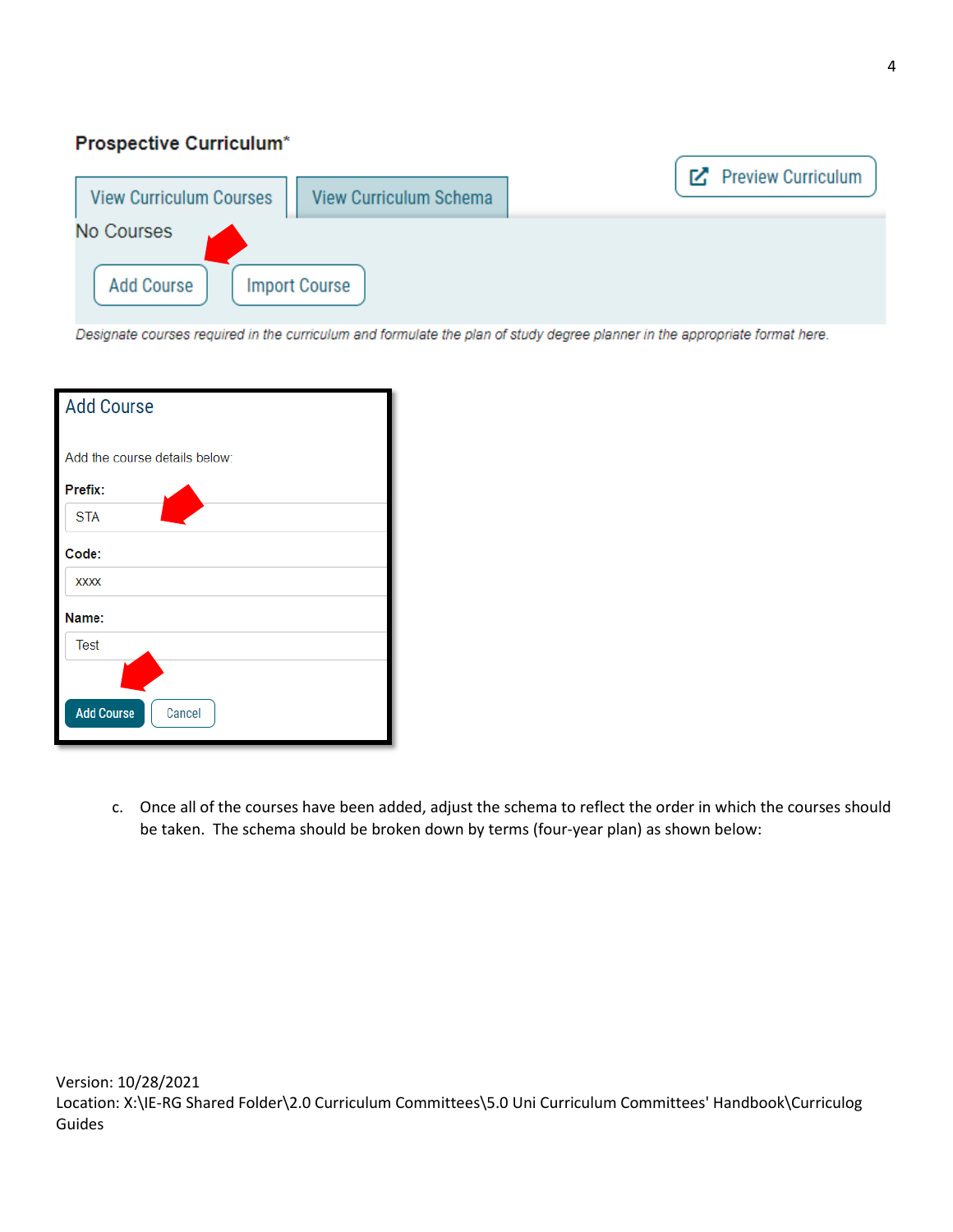| <b>Prospective Curriculum*</b>                                            |                             |
|---------------------------------------------------------------------------|-----------------------------|
| <b>View Curriculum Courses</b><br><b>View Curriculum Schema</b>           | <b>M</b> Preview Curriculum |
| <b>Freshman Year</b><br>m                                                 |                             |
| <b>II</b> Semester 1                                                      |                             |
| Select 4 credits from the following Natural Science General Ed electives: |                             |
| Total Semester Credits: 15                                                |                             |
| El Semester 2                                                             |                             |
| Total Semester Credits: 15                                                |                             |
| Sophomore Year<br>Η                                                       |                             |
| <b>El</b> Semester 1                                                      |                             |
| Total Semester Credits: 15                                                |                             |
| <b>El</b> Semester 2                                                      | □                           |
| Total Semester Credits: 15                                                |                             |
| Junior Year<br>π                                                          |                             |
| <b>El</b> Semester 1                                                      |                             |
| <b>Total Semester Credits: 15</b><br>н.                                   |                             |

- 6. If new courses are being added to the program curriculum, list the course details under *New Courses*.
	- a. A separate *New Course Proposal* must also be created alongside the *Program Revision Proposal*.

| <b>New Courses</b>                                     |                |
|--------------------------------------------------------|----------------|
| - 三三三三三〇〇〇 門田田子<br>Normal                              | $\overline{a}$ |
| STA XXXX Test, 3 credits<br><b>Test Test Test Test</b> |                |
| <b>Save</b><br>Cancel                                  |                |

Version: 10/28/2021

Location: X:\IE-RG Shared Folder\2.0 Curriculum Committees\5.0 Uni Curriculum Committees' Handbook\Curriculog Guides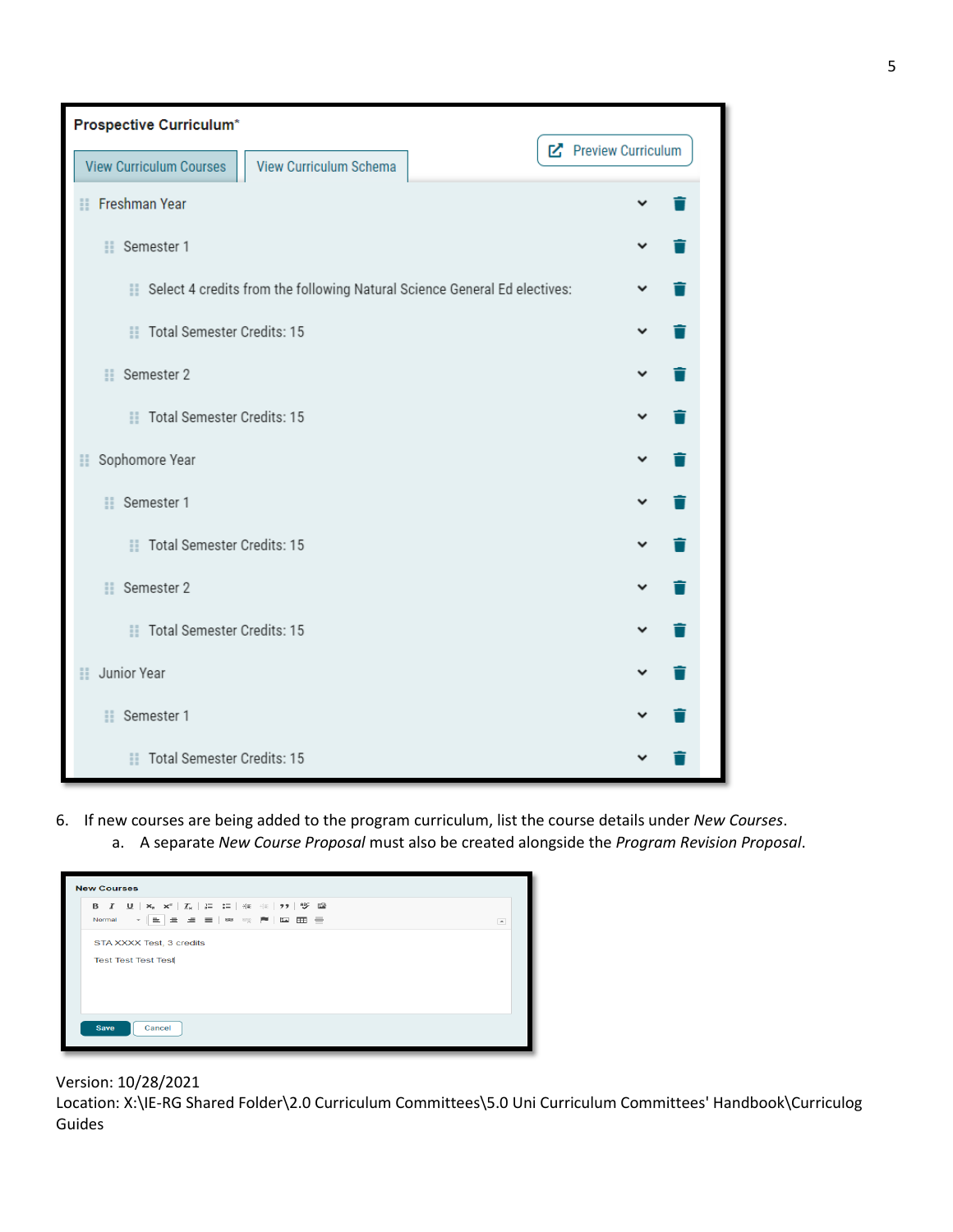- 7. To attach documents, select *Files* on the right side of the form. Select *Choose File*, locate and select your file, and select *Upload*.
	- a. A Program Curriculum Template for all new program proposals.
	- b. Comments can also be made by selecting the discussion tab.
- 8. Launch the proposal by selecting *Validate and Launch Proposal*.
	- a. If items are missing or in error, you will receive a message detailing the issues to correct. If there are no errors, select *Launch*.

| Bachelor of Science, Applied Mathematics (Plan of Study)<br>9. Test Program Proposal<br>unlaunched |              |
|----------------------------------------------------------------------------------------------------|--------------|
| Validate and Launch Proposal<br><b>a</b> Save All Changes<br>$\frac{1}{2}$ import                  |              |
| Proposal Help                                                                                      | $\checkmark$ |
| <b>General Catalog Information</b>                                                                 |              |



9. The proposal is now fully submitted and will go through the designated workflow. The progress of the proposal can be tracked by selecting the *Workflow Status* tab on the right of the proposal. The proposal can always be found under the *My Proposals* tab in Curriculog.

| <b>Proposals</b><br>Agendas<br>Accounts<br>Reports                                                                                                                              |  |                |   |
|---------------------------------------------------------------------------------------------------------------------------------------------------------------------------------|--|----------------|---|
| • My Tasks<br>• My Proposals<br><b>All Proposals</b><br><b>Watch List</b>                                                                                                       |  |                |   |
| Filter by:<br>All My Proposals<br><b>Advanced Filter</b><br>$\overline{\mathbf{v}}$                                                                                             |  | + New Proposal |   |
| ACG - 2020 -<br>Status:<br>Unlaunched<br>8. Test 2022-23<br>Last Activity: Oct 4, 2021 11:26 AM by Jay Hoying                                                                   |  |                | ш |
| Bachelor of Science, Applied Mathematics (Plan of Study)<br>Unlaunched<br>Status:<br>2. Revision Program Proposal 2022-23<br>Last Activity: Oct 20, 2021 11:31 AM by Jay Hoying |  |                | m |
| Bachelor of Science, Applied Mathematics (Plan of Study)<br>$\mathbf{O}$<br>7 Y Y Y<br>9. Test Program Proposal<br>Last Activity: Oct 20, 2021 2:43 PM by Jay Hoying            |  |                | ш |

#### Version: 10/28/2021

Location: X:\IE-RG Shared Folder\2.0 Curriculum Committees\5.0 Uni Curriculum Committees' Handbook\Curriculog Guides